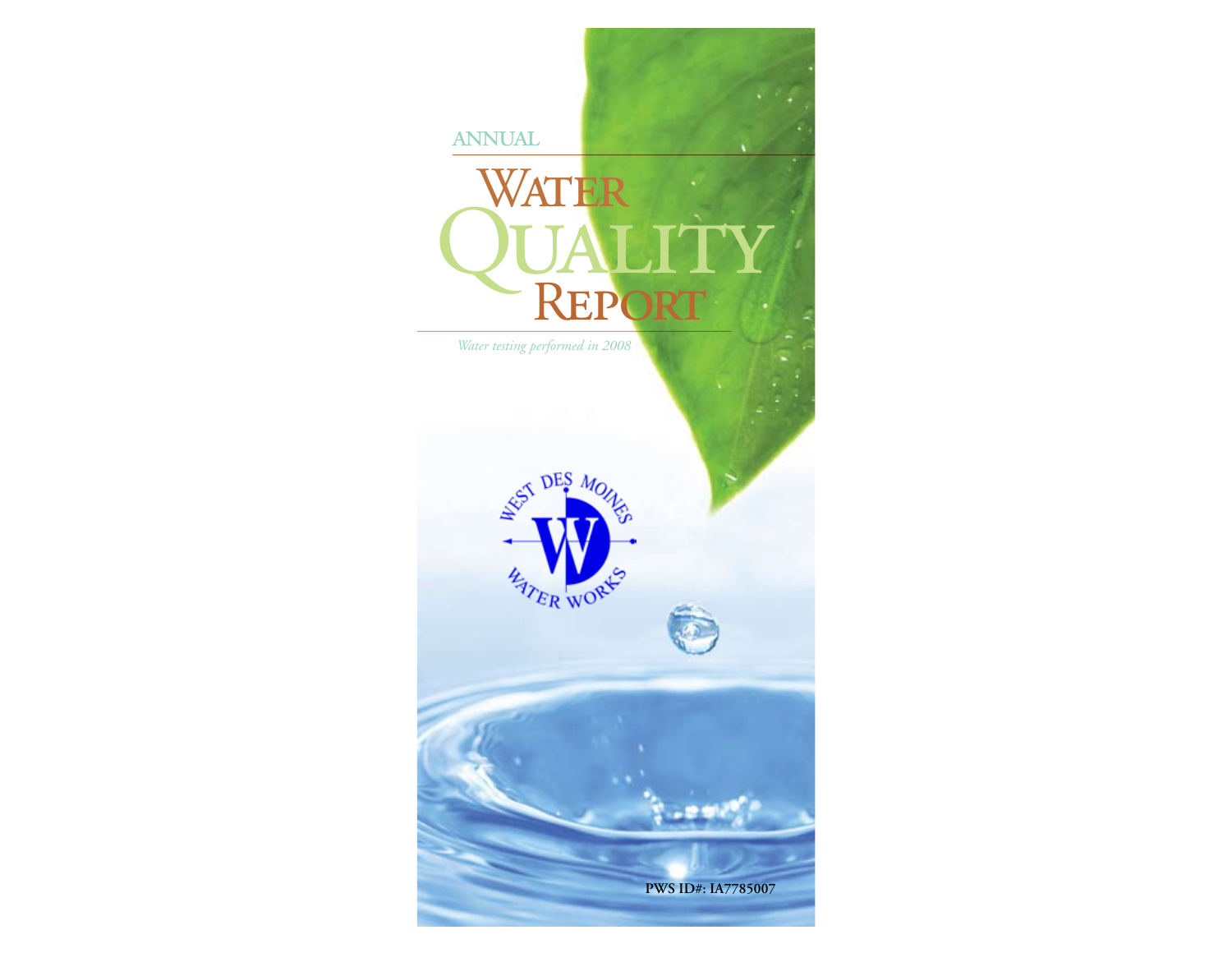## Meeting the Challenge

We are once again proud to present to you our annual water quality report. This edition covers all testing completed from January 1 through December 31, 2008. Over the years, we have dedicated ourselves to producing drinking water that meets all state and federal drinking water standards. We continually strive to adopt new and better methods for delivering the best quality drinking water to you. As new challenges to drinking water safety emerge, we remain vigilant in meeting the challenges of source water protection, water conservation, and community education while continuing to serve the needs of all our water users.

Please share with us your thoughts about the information in this report. After all, wellinformed customers are our best allies.

### Important Health Information

Some people may be more vulnerable to contaminants in drinking water than the general population. Immunocompromised persons such as persons with cancer undergoing chemotherapy, persons who have undergone organ transplants, people with HIV/AIDS or other immune system disorders, some elderly, and infants may be particularly at risk from infections. These people should seek advice about drinking water from their health care providers. The U.S. EPA/CDC (Centers for Disease Control and Prevention) guidelines on appropriate means to lessen the risk of infection by *Cryptosporidium* and other microbial contaminants are available from the Safe Drinking Water Hotline at (800) 426-4791.

## Community Participation

You are invited to participate in our public forum and to voice your concerns about **I** your drinking water. The West Des Moines Water Works Board of Trustees meets at 4 p.m. on the third Monday of each month. Meetings are held at the A.C. Ward Municipal Water Treatment Plant, 1505 Railroad Avenue, West Des Moines, Iowa.

# Questions?

For more information about this report, or for any questions relating to your drinking water, please call Mitch Pinkerton, Water Production Supervisor, at (515) 222-3465.

## Substances That Could Be in Water

To ensure that tap water is safe to drink, the U.S. EPA prescribes regulations limiting the amount of certain contaminants in water provided by public water systems. U.S. Food and Drug Administration regulations establish limits for contaminants in bottled water, which must provide the same protection for public health. Drinking water, including bottled water, may reasonably be expected to contain at least small amounts of some contaminants. The presence of these contaminants does not necessarily indicate that the water poses a health risk.

The sources of drinking water (both tap water and bottled water) include rivers, lakes, streams, ponds, reservoirs, springs, and wells. As water travels over the surface of the land or through the ground, it dissolves naturally occurring minerals, in some cases radioactive material, and substances resulting from the presence of animals or from human activity. Substances that may be present in source water include:

**Microbial Contaminants**, such as viruses and bacteria, which may come from sewage treatment plants, septic systems, agricultural livestock operations, or wildlife;

**Inorganic Contaminants**, such as salts and metals, which can be naturally occurring or may result from urban stormwater runoff, industrial or domestic wastewater discharges, oil and gas production, mining, or farming;

**Pesticides and Herbicides**, which may come from a variety of sources, such as agriculture, urban stormwater runoff, and residential uses;

**Organic Chemical Contaminants**, including synthetic and volatile organic chemicals, which are by-products of industrial processes and petroleum production and may also come from gas stations, urban stormwater runoff, and septic systems;

**Radioactive Contaminants**, which can be naturally occurring or may be the result of oil and gas production and mining activities.

For more information about contaminants and potential health effects, call the U.S. EPA's Safe Drinking Water Hotline at (800) 426-4791.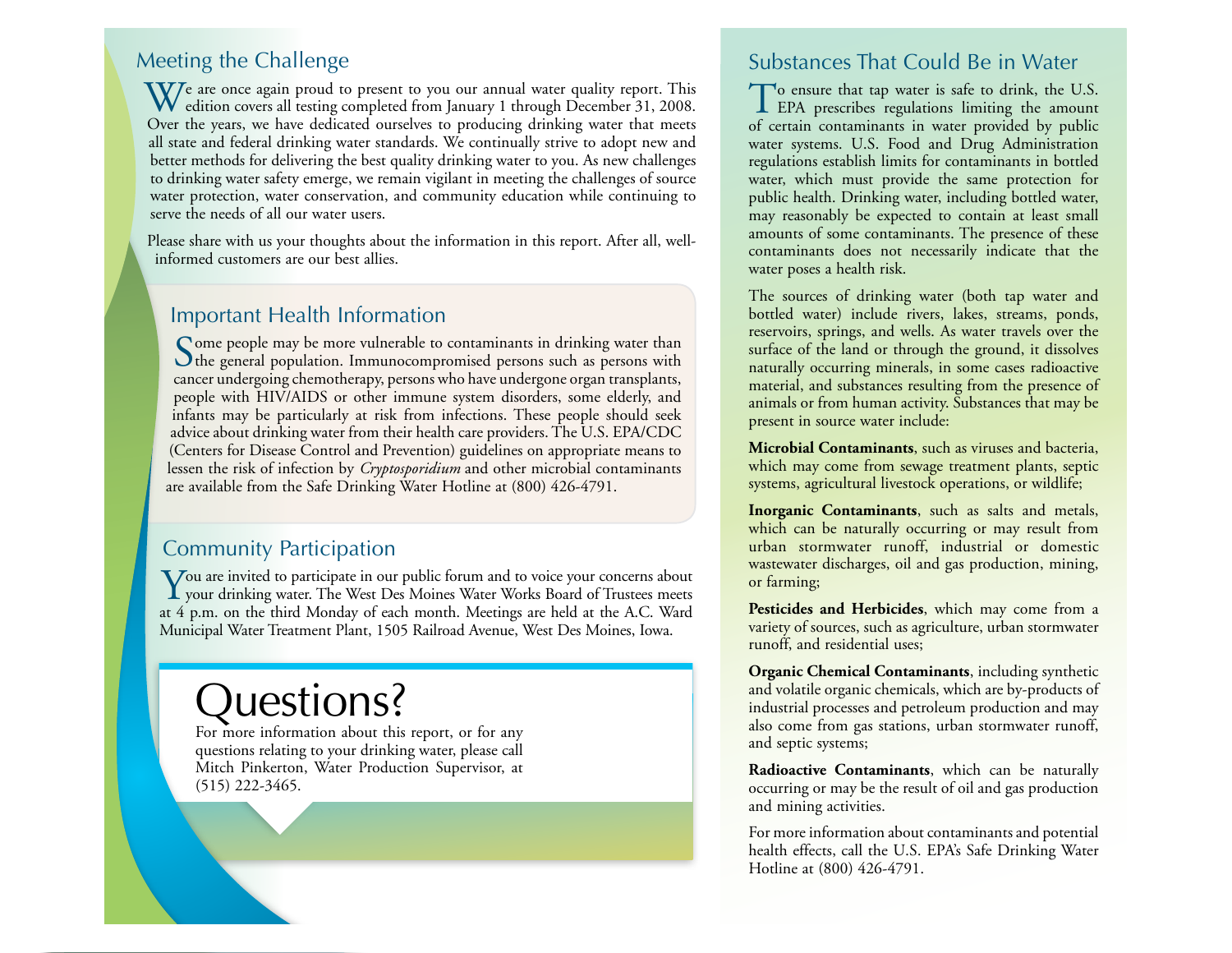#### Source Water Assessment

A Source Water Assessment (SWA) is an evaluation by the Iowa Department of Natural Resources (IDNR) of the delineated area around our listed sources through which contaminants, if present, could migrate and reach our source water. It also includes an inventory of potential sources of contamination within the delineated area and a determination of the water supply's susceptibility to contamination by the identified potential sources.

West Des Moines Water Works' SWA has determined the Raccoon River Alluvial Aquifer to be highly susceptible to contamination because the characteristics of the aquifer and overlying materials allow contaminants to move through the aquifer fairly quickly. The alluvial wells will be most susceptible to dry cleaners, gas stations, industrial sites, and wastewater dischargers. It is important to note that no contaminants resulting from these activities have been found in your drinking water.

The SWA has also determined that the Jordan Aquifer is not susceptible to contamination because the characteristics of the aquifer and overlying materials prevent easy access of contaminants to the aquifer. The Jordan Aquifer will not be susceptible to most contaminant sources except through pathways to the aquifer such as abandoned or poorly maintained wells.

### Where Does My Water Come From?

West Des Moines Water Works obtains a portion<br>of its water from 19 shallow wells (all between 40 and 50 feet deep) that draw water from the Raccoon River Alluvial Aquifer. Water is also obtained from three wells drilled into the much deeper Jordan Aquifer (2,500 feet deep). In addition, some West Des Moines water is purchased from the Des Moines Water Works (DMWW). This is treated and purified water from the Raccoon and Des Moines rivers which is blended with treated water from the West Des Moines Water Works. Approximately 5,000 West Des Moines Water Works customers (see map) receive their water solely from the Des Moines Water Works.

Des Moines Water Works' Source Water Assessment (DMWW SWA) identifies contaminants having an impact on the Raccoon River and Des Moines River watersheds. To obtain a copy of the DMWW SWA, visit [www.dmww.](www.dmww.com) [com](www.dmww.com) or call (515) 222-3460 to request a copy.



West Des Moines water customers in the NW and SE portion of the city receive their water from the Des Moines Water Works.

#### Information on the Internet

[T](www.epa.gov/watrhome)he U.S. EPA Office of Water [\(www.epa.gov/](www.epa.gov/watrhome) watrhome) and the Centers for Disease Control and Prevention [\(www.cdc.gov\)](www.cdc.gov) Web sites provide a substantial amount of information on many issues relating to water resources, water conservation, and public health.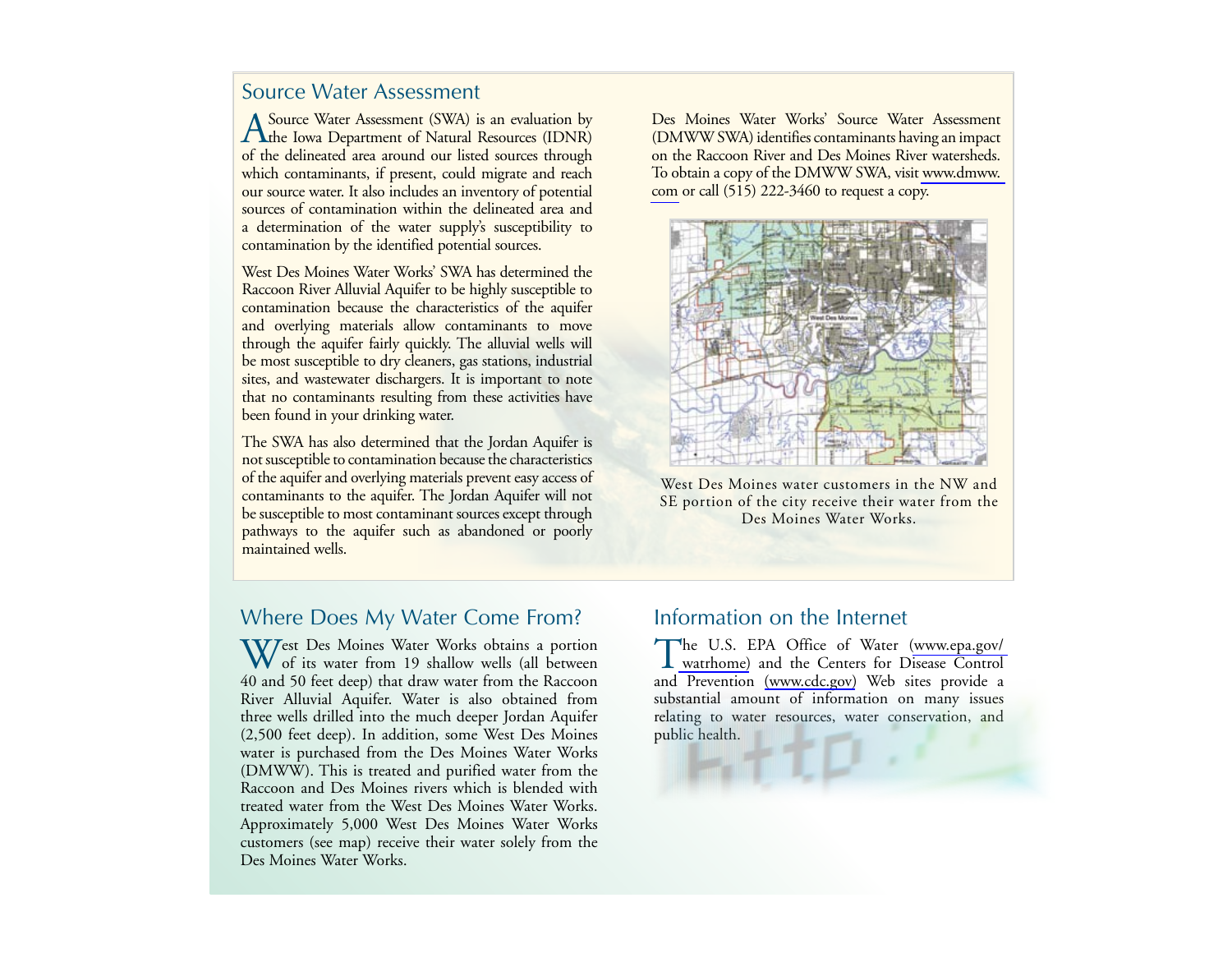## What's Your Water Footprint?

You may have some understanding about your carbon footprint, but how much do you know about your water footprint? The water footprint of an individual, community, or business is defined as the total volume of freshwater that is used to produce the goods and services that an individual or community consumes or that a business provides. For example, 11 gallons of water are needed to irrigate and wash the fruit in one half-gallon container of orange juice. Thirtyseven gallons of water are used to grow, produce, package, and ship the beans in that morning cup of coffee. Two hundred and sixty-four gallons of water are required to produce one quart of milk, and 4,200 gallons of water are required to produce two pounds of beef.

According to the U.S. EPA, the average American uses about 100 gallons of water daily. In fact, in the developed world, one flush of a toilet uses as much water as the average person in the developing world allocates for an entire day's cooking, washing, cleaning, and drinking. The annual American per capita water footprint is about 8,000 cubic feet; twice the global per capita average. With water use increasing six-fold in the past century, our demands for freshwater are rapidly outstripping what the planet can replenish.

To check out your own water footprint, go to [www.h2oconserve.org,](www.h2oconserve.org) or visit<www.waterfootprint.org>to see how the water footprints of other nations compare.

## What Causes the Pink Stain on Bathroom Fixtures?



The reddish-pink color frequently noted in bathrooms on shower stalls, tubs, tile, toilets, sinks, toothbrush holders and on pets' water bowls is caused by the growth of the bacterium *Serratia marcesens*. Serratia is commonly isolated from soil, water, plants, insects, and vertebrates (including man). The bacteria can be introduced into the house through any of the above mentioned sources. The bathroom provides a perfect environment (moist and warm) for bacteria to thrive.

The best solution to this problem is to continually clean and dry the involved surfaces to keep them free from bacteria. Chlorine-based compounds work best, but keep in mind that abrasive cleaners may scratch fixtures, making them more susceptible to bacterial growth. Chlorine bleach can be used periodically to disinfect the toilet and help to eliminate the occurrence of the pink residue. Keeping bathtubs and sinks wiped down using a solution that contains chlorine will also help to minimize its occurrence.

Serratia will not survive in chlorinated drinking water.

### Lead and Drinking Water

If present, elevated levels of lead can cause serious health problems, especially for pregnant women and young<br>children. Lead in drinking water is primarily from materials and components associated with service lines and children. Lead in drinking water is primarily from materials and components associated with service lines and home plumbing. We are responsible for providing high-quality drinking water but cannot control the variety of materials used in plumbing components. When your water has been sitting for several hours, you can minimize the potential for lead exposure by flushing your tap for 30 seconds to 2 minutes before using water for drinking or cooking. If you are concerned about lead in your water, you may wish to have your water tested. Information on lead in drinking water, testing methods, and steps you can take to minimize exposure is available from the Safe Drinking Water Hotline or at [www.epa.gov/safewater/lead.](www.epa.gov/safewater/lead)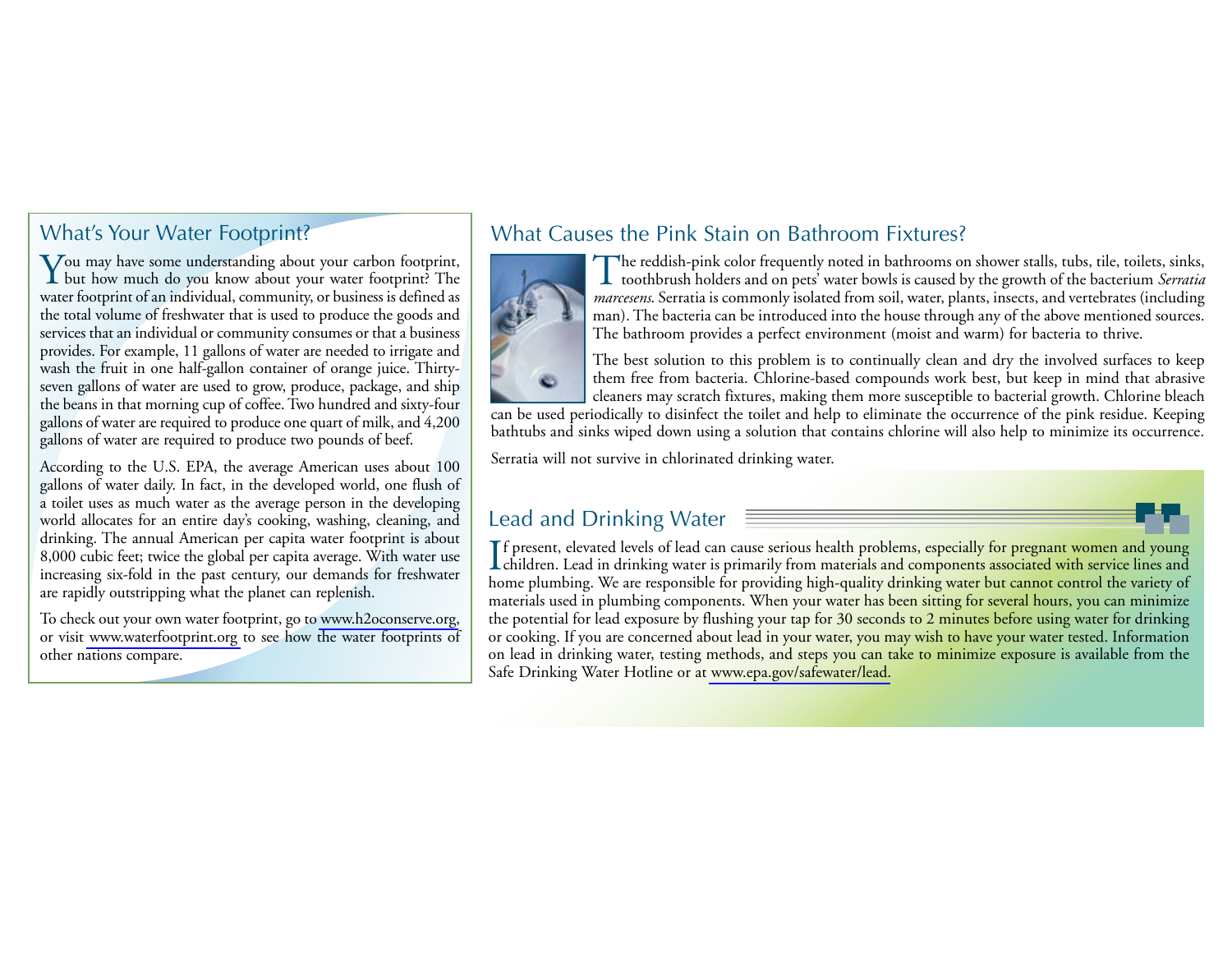## Sampling Results

During the past year we have taken hundreds of water samples in order to determine the presence of any radioactive, biological, inorganic, volatile organic, or synthetic organic contaminants.<br>The table below shows only tho concentrations of these substances do not change frequently. In these cases, the most recent sample data are included, along with the year in which the sample was taken.

| <b>REGULATED SUBSTANCES</b>                                              |                               |                      |                        |                                                                                                  |                          |                                                           |                          |                                                        |                          |                  |                                                                                                                                 |
|--------------------------------------------------------------------------|-------------------------------|----------------------|------------------------|--------------------------------------------------------------------------------------------------|--------------------------|-----------------------------------------------------------|--------------------------|--------------------------------------------------------|--------------------------|------------------|---------------------------------------------------------------------------------------------------------------------------------|
|                                                                          |                               |                      |                        | <b>West Des Moines Water</b><br><b>Works A.C. Ward Municipal</b><br><b>Water Treatment Plant</b> |                          | <b>Des Moines Water Works</b><br><b>Fleur Drive Plant</b> |                          | <b>Des Moines Water Works</b><br><b>McMullen Plant</b> |                          |                  |                                                                                                                                 |
| <b>SUBSTANCE</b><br>(UNIT OF MEASURE)                                    | <b>YEAR</b><br><b>SAMPLED</b> | <b>MCL</b><br>[MRDL] | <b>MCLG</b><br>[MRDLG] | <b>AMOUNT</b><br><b>DETECTED</b>                                                                 | <b>RANGE</b><br>LOW-HIGH | <b>AMOUNT</b><br><b>DETECTED</b>                          | <b>RANGE</b><br>LOW-HIGH | <b>AMOUNT</b><br><b>DETECTED</b>                       | <b>RANGE</b><br>LOW-HIGH | <b>VIOLATION</b> | <b>TYPICAL SOURCE</b>                                                                                                           |
| <b>Alpha Emitters</b> (pCi/L)                                            | 2008                          | 15                   | $\overline{0}$         | 2.1                                                                                              | <b>NA</b>                | <b>NA</b>                                                 | <b>NA</b>                | <b>NA</b>                                              | NA                       | N <sub>o</sub>   | Erosion of natural deposits                                                                                                     |
| <b>Atrazine</b> (ppb)                                                    | 2008                          | 3                    | 3                      | <b>NA</b>                                                                                        | NA                       | <b>NA</b>                                                 | <b>NA</b>                | 0.1                                                    | NA                       | N <sub>o</sub>   | Runoff from herbicide used on row crops                                                                                         |
| Chlorine (ppm)                                                           | 2008                          | $[4]$                | $[4]$                  | 1.25                                                                                             | $0.1 - 2.2$              | 0.8                                                       | $0.08 - 4$               | 0.8                                                    | $0.08 - 4$               | No               | Water additive used to control microbes                                                                                         |
| <b>Combined Radium</b> (pCi/L)                                           | 2008                          | $\overline{5}$       | $\overline{0}$         | 1.2                                                                                              | $ND-1.2$                 | <b>NA</b>                                                 | <b>NA</b>                | <b>NA</b>                                              | <b>NA</b>                | No               | Erosion of natural deposits                                                                                                     |
| Fluoride (ppm)                                                           | 2008                          | $\overline{4}$       | $\overline{4}$         | 1.17                                                                                             | <b>NA</b>                | 1.49                                                      | $0.18 - 1.49$            | 1.32                                                   | $0.72 - 1.32$            | No               | Erosion of natural deposits; Water additive<br>which promotes strong teeth; Discharge<br>from fertilizer and aluminum factories |
| Haloacetic Acids [HAA] (ppb)                                             | 2008                          | 60                   | NA                     | <b>ND</b>                                                                                        | <b>NA</b>                | 8                                                         | $ND-14$                  | 8                                                      | $ND-14$                  | No               | By-product of drinking water disinfection                                                                                       |
| Nitrate <sup>1</sup> (ppm)                                               | 2008                          | 10                   | 10                     | 0.8                                                                                              | $0.4 - 0.8$              | 8.1                                                       | $0.5 - 8.1$              | 9.5                                                    | $0.7 - 9.5$              | No               | Runoff from fertilizer use; Leaching from<br>septic tanks, sewage; Erosion of natural<br>deposits                               |
| Nitrite (ppm)                                                            | 2008                          |                      |                        | NA                                                                                               | NA                       | 0.08                                                      | $ND-0.08$                | 0.29                                                   | $ND-0.29$                | No               | Runoff from fertilizer use; Leaching from<br>septic tanks, sewage; Erosion of natural<br>deposits                               |
| Total Organic Carbon [TOC] <sup>2</sup><br>(removal ratio)               | 2008                          | <b>TT</b>            | <b>NA</b>              | <b>NA</b>                                                                                        | <b>NA</b>                | 2.17                                                      | <b>NA</b>                | 1.94                                                   | <b>NA</b>                | No               | Naturally present in the environment                                                                                            |
| <b>TTHMs</b> [Total<br>Trihalomethanes] (ppb)                            | 2008                          | 80                   | <b>NA</b>              | 1.83                                                                                             | $ND-10$                  | 37                                                        | $20 - 70$                | 37                                                     | $20 - 70$                | No               | By-product of drinking water chlorination                                                                                       |
| Turbidity <sup>3</sup> (NTU)                                             | 2008                          | <b>TT</b>            | <b>NA</b>              | <b>NA</b>                                                                                        | <b>NA</b>                | 0.18                                                      | $0.02 - 0.18$            | 0.26                                                   | $ND-0.26$                | No               | Soil runoff                                                                                                                     |
| <b>Turbidity</b> (Lowest monthly<br>percent of samples meeting<br>limit) | 2008                          | <b>TT</b>            | <b>NA</b>              | NA                                                                                               | <b>NA</b>                | 100                                                       | <b>NA</b>                | 100                                                    | NA                       | No               | Soil runoff                                                                                                                     |

**Tap water samples were collected for lead and copper analyses from sample sites throughout the community**

| <b>SUBSTANCE</b><br>(UNIT OF MEASURE) | <b>YEAR</b><br><b>SAMPLED</b> | <b>AL</b> | <b>MCLG</b> | <b>AMOUNT DETECTED</b><br>(90TH%TILE) | SITES ABOVE AL/<br><b>TOTAL SITES</b> | <b>RANGE</b><br>LOW-HIGH | <b>VIOLATION</b> | <b>TYPICAL SOURCE</b>                      |
|---------------------------------------|-------------------------------|-----------|-------------|---------------------------------------|---------------------------------------|--------------------------|------------------|--------------------------------------------|
| Copper (ppm)                          | 2007                          |           | 1.3         |                                       | 0/30                                  | $ND-24$                  | No               | Corrosion of household<br>plumbing systems |
| Lead (ppb)                            | 2007                          |           | $\theta$    |                                       | 1/30                                  | $ND-34$                  | No               | Corrosion of household<br>plumbing systems |